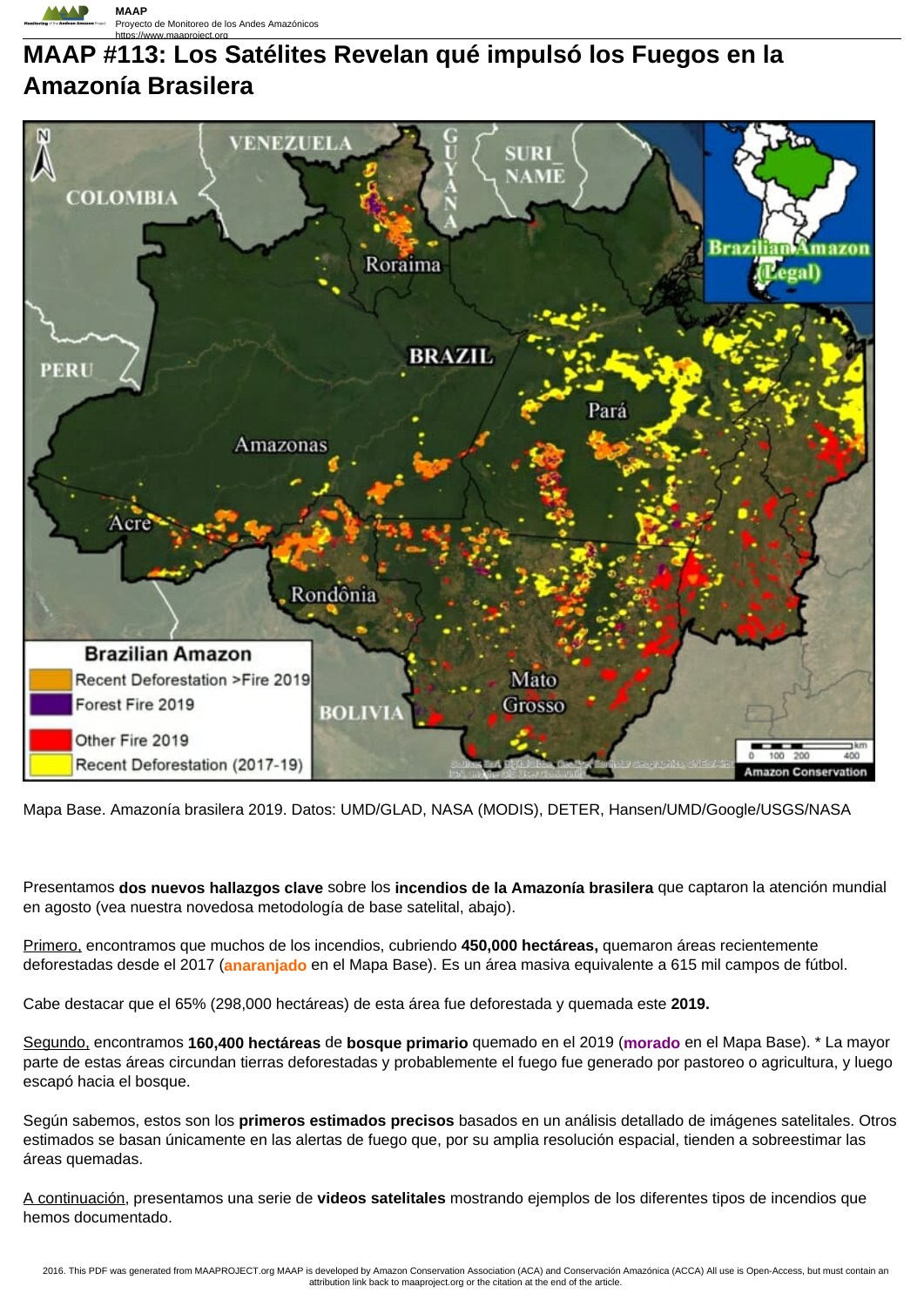

## **Implicancias Políticas**

Las **implicancias políticas** de estos hallazgos son críticamente importantes: el enfoque nacional e internacional tiene que ser en **minimizar la deforestación,** además de la prevención y manejo del fuego.

Necesitamos reconocer que muchos de los fuegos son en efecto un **indicador rezagado** de deforestación previa. Entonces, para **minimizar los fuegos necesitamos minimizar la deforestación.**

Por ejemplo, uno de los drivers principales de la deforestación en la Amazonía brasilera es la ganadería (1, 2, 3). ¿Qué medidas se pueden tomar para prevenir la expansión de la frontera ganadera?

## **Videos de Imágenes Satelitales**

#### **Incendios de Deforestación**

El **Video A** muestra la deforestación de 1,760 hectáreas en el estado de Mato Grosso en el 2019 (mayo a julio), seguida de los incendios en agosto. Planet link

https://www.maaproject.org/wp-content/uploads/2019/10/maaproject.org-maap-113-satellites-reveal-what-fueled-brazilianamazon-fires-MG2.mp4

El V**ideo B** muestra la deforestación de 650 hectáreas en el estado de Rondônia, en el 2019 (abril a julio), seguida de los incendios en agosto. Planet link.

https://www.maaproject.org/wp-content/uploads/2019/10/maaproject.org-maap-113-satellites-reveal-what-fueled-brazilianamazon-fires-Rondonia.mp4

## **Incendios Forestales**

El **video C** muestra la deforestación del 2019 seguida de los incendios del 2019 que queman al bosque circundante.

https://www.maaproject.org/wp-content/uploads/2019/10/maaproject.org-maap-113-satellites-reveal-what-fueled-brazilianamazon-fires-movie-2.mp4

## **\*Notas**

Además del hallazgo de las 160,000 hectáreas de bosque primario quemado en el 2019, también encontramos: 25,800 hectáreas de bosque secundario quemado en el 2019; 35,640 hectáreas de bosque primario quemado en la parte norte del estado de Roraima, en marzo del 2019 (más un adicional de 16,500 hectáreas de bosque secundario).

## **Metodología**

#### **Deforestation Fires**

We created two "hotspots" layers, one for deforestation and the other for fires, by conducting a kernel density analysis. This type of analysis calculates the magnitude per unit area of a particular phenomenon, in this case forest loss alerts (proxy for deforestation) and temperature anomaly alerts (proxy for fires)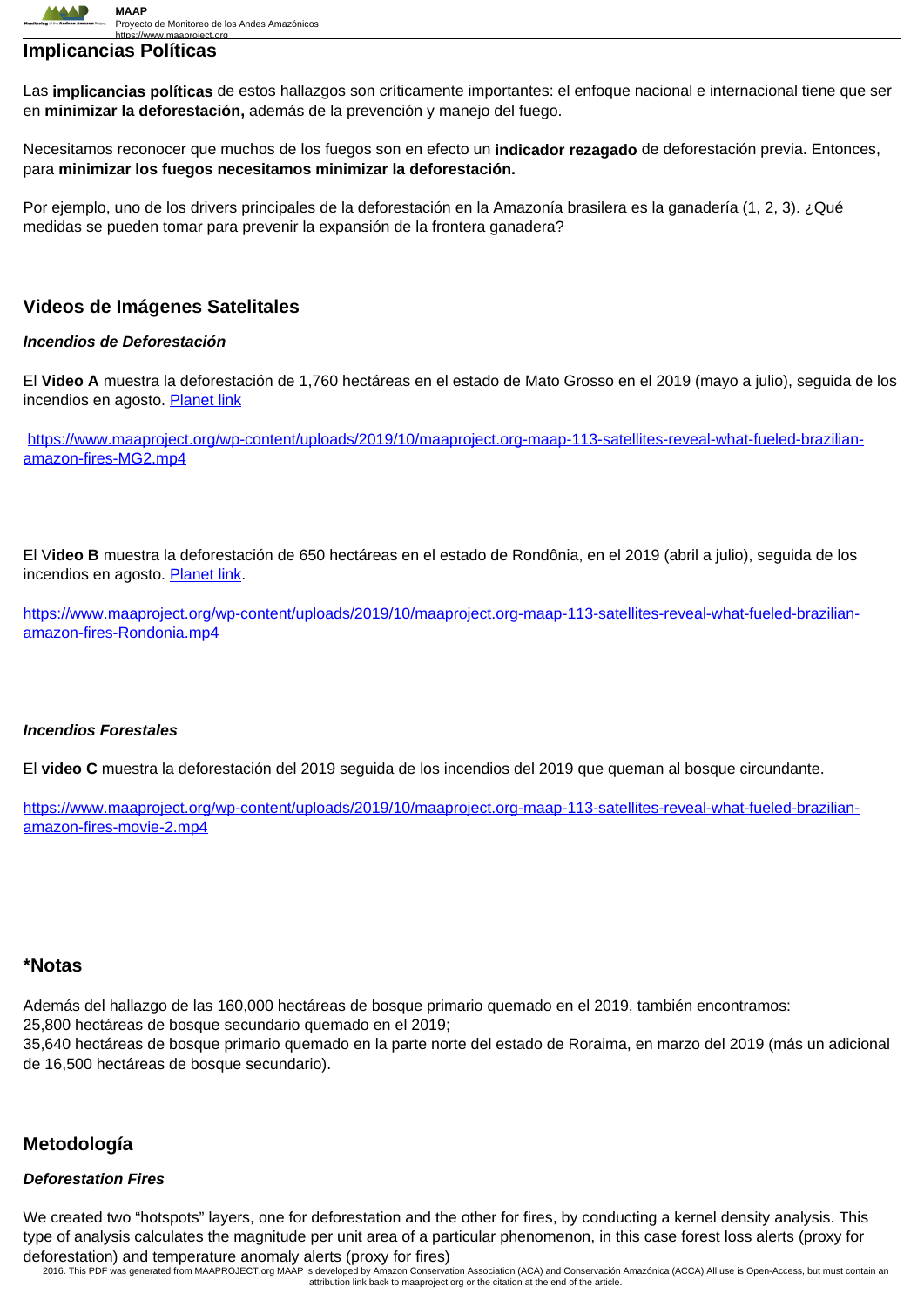

https://www.maaproject.org<br>Specifically, we used the following data three sets:

2019 GLAD alert forest loss data (30 meter resolution) from the University of Maryland and available on Global Forest Watch.

2017 and 2018 forest loss data (30 meter resolution) from the University of Maryland and available on Global Forest Watch (4).

NASA's Fire Information for Resource Management System (FIRMS) MODIS-based fire alert data (1 km resolution).

We conducted the analysis using the Kernel Density tool from Spatial Analyst Tool Box of ArcGIS, using the following parameters:

Search Radius: 15000 layer units (meters) Kernel Density Function: Quartic kernel function Cell Size in the map: 200 x 200 meters (4 hectares) Everything else was left to the default setting.

For the Base Map, we used the following concentration percentages: Medium: 10%-25%; High: 26%-50%; Very High: >50%. We then combined all three categories into one color (yellow for deforestation and red for fire). **Orange** indicates areas where both layers overlap. As background layer, we also included pre-2019 deforestation data from Brazil's PRODES system.

We prioritized the orange overalp areas for further analysis. For the major orange areas in Rondônia, Amazonas, Mato Grosso, Acre, and Pará, we conducted a visual analysis using the satellite company Planet's online portal, which includes an extensive archive of Planet, RapidEye, Sentinel-2, and Landsat data. Using the archive, we identified areas that we visually confirmed a) were deforested in 2017-19 and b) were later burned in 2019 between July and September. We then used the area measure tool to estimate the size of these areas, which ranged from large plantations ( ~1,000 hectares) to many smaller areas scattered across the focal landscape.

#### **Forest Fires:**

To estimate forests burned in 2019 we combined analysis of several datasets. First, we started with 30 meter resolution 'burn scar' data produced by INPE (National Institute for Space Research) DETER alerts, updated through October 2019. In order to avoid overlapping areas, we eliminated alerts previously reported from 2016 to 2018, and alerts from other land use categories (selective logging, deforestation, degradation and mining, and other). Second, we eliminated previously reported 2001-18 forest loss from University of Maryland and INPE (PRODES). Third, to distinguish burning of primary and secondary forest, we incorporated primary forest data from the University of Maryland (5).

## **Referencias**

- 1. Krauss C, Yaffe-Bellany D, Simões M (2019) Why Amazon Fires Keep Raging 10 Years After a Deal to End Them. New York Times. https://www.nytimes.com/2019/10/10/world/americas/amazon-fires-brazil-cattle.html
- 2. Kelly M, Cahlan S (2019) The Brazilian Amazon is still burning. Who is responsible? Washington Post. https://www.washingtonpost.com/politics/2019/10/07/brazilian-amazon-is-still-burning-who-isresponsible/#click=https://t.co/q2XkSQWQ77
- 3. Al Jazeera (2019) See How Beef Is Destroying The Amazon. https://www.youtube.com/watch?v=9o2M\_KL8X6g&feature=youtu.be
- 4. Hansen, M. C., P. V. Potapov, R. Moore, M. Hancher, S. A. Turubanova, A. Tyukavina, D. Thau, S. V. Stehman, S. J. Goetz, T. R. Loveland, A. Kommareddy, A. Egorov, L. Chini, C. O. Justice, and J. R. G. Townshend. 2013. "High-Resolution Global Maps of 21st-Century Forest Cover Change." Science 342 (15 November): 850–53.
- 5. Turubanova S., Potapov P., Tyukavina, A., and Hansen M. (2018) Ongoing primary forest loss in Brazil, Democratic Republic of the Congo, and Indonesia. Environmental Research Letters https://doi.org/10.1088/1748-9326/aacd1c

## **Agradecimientos**

Agradecemos a G. Palacios por sus útiles comentarios a este reporte.

Este trabajo se realizó con el financiamiento de: Norwegian Agency for Development Cooperation (NORAD), International Conservation Fund of Canada (ICFC), Fundación MacArthur, Metabolic Studio, and Global Forest Watch Small Grants Fund (WRI).